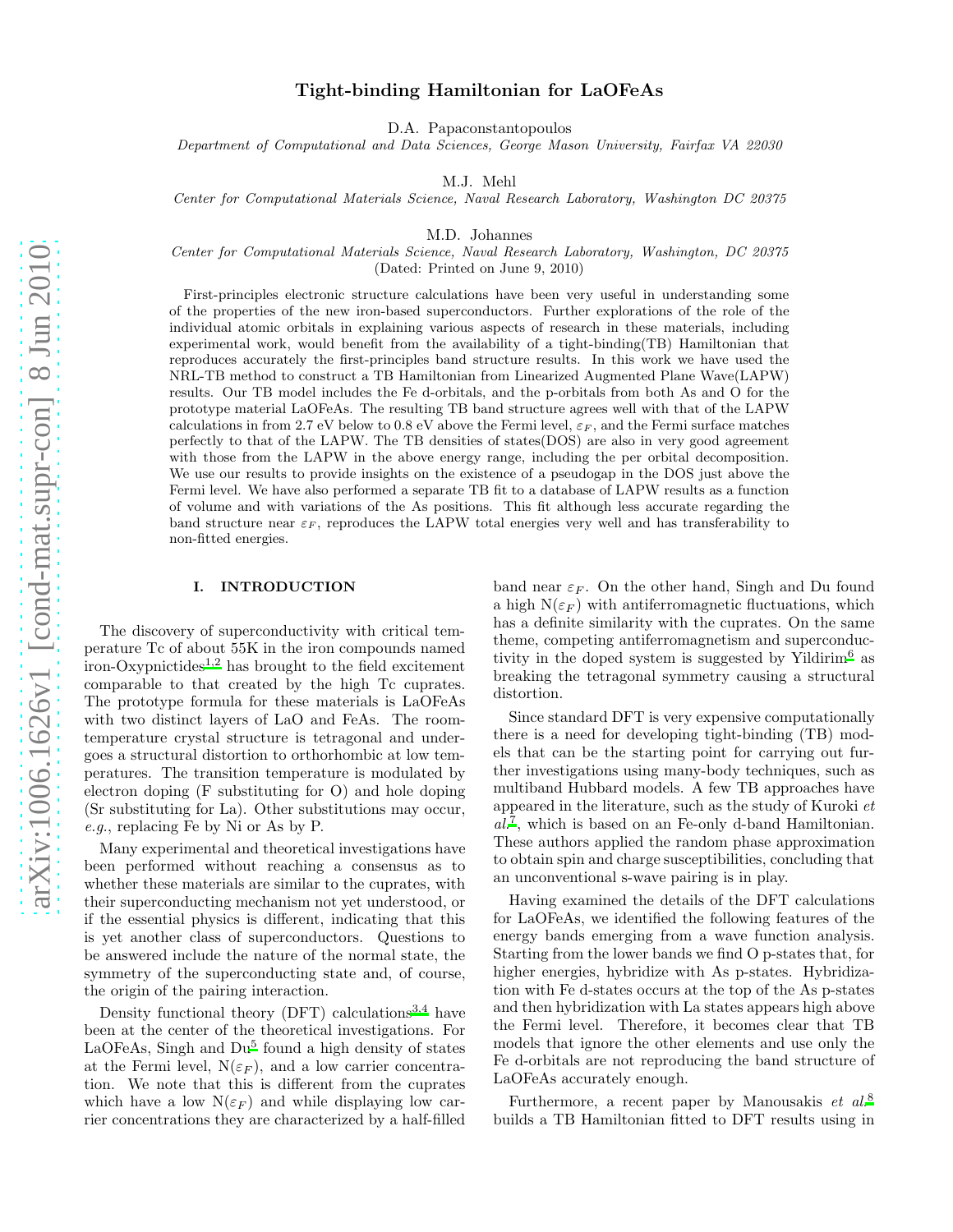| <b>Report Documentation Page</b>                                                                                                                                                                                                                                                                                                                                                                                                                                                                                                                                                                                                                                                                                                                                                                                                                                   |                             |                              |                                                   | Form Approved<br>OMB No. 0704-0188                  |                                  |
|--------------------------------------------------------------------------------------------------------------------------------------------------------------------------------------------------------------------------------------------------------------------------------------------------------------------------------------------------------------------------------------------------------------------------------------------------------------------------------------------------------------------------------------------------------------------------------------------------------------------------------------------------------------------------------------------------------------------------------------------------------------------------------------------------------------------------------------------------------------------|-----------------------------|------------------------------|---------------------------------------------------|-----------------------------------------------------|----------------------------------|
| Public reporting burden for the collection of information is estimated to average 1 hour per response, including the time for reviewing instructions, searching existing data sources, gathering and<br>maintaining the data needed, and completing and reviewing the collection of information. Send comments regarding this burden estimate or any other aspect of this collection of information,<br>including suggestions for reducing this burden, to Washington Headquarters Services, Directorate for Information Operations and Reports, 1215 Jefferson Davis Highway, Suite 1204, Arlington<br>VA 22202-4302. Respondents should be aware that notwithstanding any other provision of law, no person shall be subject to a penalty for failing to comply with a collection of information if it<br>does not display a currently valid OMB control number. |                             |                              |                                                   |                                                     |                                  |
| 1. REPORT DATE<br>09 JUN 2010                                                                                                                                                                                                                                                                                                                                                                                                                                                                                                                                                                                                                                                                                                                                                                                                                                      |                             | 2. REPORT TYPE               |                                                   | <b>3. DATES COVERED</b><br>00-00-2010 to 00-00-2010 |                                  |
| <b>4. TITLE AND SUBTITLE</b>                                                                                                                                                                                                                                                                                                                                                                                                                                                                                                                                                                                                                                                                                                                                                                                                                                       |                             |                              |                                                   | <b>5a. CONTRACT NUMBER</b>                          |                                  |
| <b>Tight-binding Hamiltonian for LaOFeAs</b>                                                                                                                                                                                                                                                                                                                                                                                                                                                                                                                                                                                                                                                                                                                                                                                                                       |                             |                              |                                                   | <b>5b. GRANT NUMBER</b>                             |                                  |
|                                                                                                                                                                                                                                                                                                                                                                                                                                                                                                                                                                                                                                                                                                                                                                                                                                                                    |                             |                              |                                                   | 5c. PROGRAM ELEMENT NUMBER                          |                                  |
| 6. AUTHOR(S)                                                                                                                                                                                                                                                                                                                                                                                                                                                                                                                                                                                                                                                                                                                                                                                                                                                       |                             |                              | <b>5d. PROJECT NUMBER</b>                         |                                                     |                                  |
|                                                                                                                                                                                                                                                                                                                                                                                                                                                                                                                                                                                                                                                                                                                                                                                                                                                                    |                             |                              |                                                   | <b>5e. TASK NUMBER</b>                              |                                  |
|                                                                                                                                                                                                                                                                                                                                                                                                                                                                                                                                                                                                                                                                                                                                                                                                                                                                    |                             |                              |                                                   | <b>5f. WORK UNIT NUMBER</b>                         |                                  |
| 7. PERFORMING ORGANIZATION NAME(S) AND ADDRESS(ES)<br>8. PERFORMING ORGANIZATION<br><b>REPORT NUMBER</b><br><b>Naval Research Laboratory, Center for Computational Materials</b><br>Science, Washington, DC, 20375                                                                                                                                                                                                                                                                                                                                                                                                                                                                                                                                                                                                                                                 |                             |                              |                                                   |                                                     |                                  |
| 9. SPONSORING/MONITORING AGENCY NAME(S) AND ADDRESS(ES)                                                                                                                                                                                                                                                                                                                                                                                                                                                                                                                                                                                                                                                                                                                                                                                                            |                             |                              |                                                   |                                                     | 10. SPONSOR/MONITOR'S ACRONYM(S) |
|                                                                                                                                                                                                                                                                                                                                                                                                                                                                                                                                                                                                                                                                                                                                                                                                                                                                    |                             |                              | 11. SPONSOR/MONITOR'S REPORT<br>NUMBER(S)         |                                                     |                                  |
| 12. DISTRIBUTION/AVAILABILITY STATEMENT<br>Approved for public release; distribution unlimited                                                                                                                                                                                                                                                                                                                                                                                                                                                                                                                                                                                                                                                                                                                                                                     |                             |                              |                                                   |                                                     |                                  |
| <b>13. SUPPLEMENTARY NOTES</b>                                                                                                                                                                                                                                                                                                                                                                                                                                                                                                                                                                                                                                                                                                                                                                                                                                     |                             |                              |                                                   |                                                     |                                  |
| 14. ABSTRACT                                                                                                                                                                                                                                                                                                                                                                                                                                                                                                                                                                                                                                                                                                                                                                                                                                                       |                             |                              |                                                   |                                                     |                                  |
| <b>15. SUBJECT TERMS</b>                                                                                                                                                                                                                                                                                                                                                                                                                                                                                                                                                                                                                                                                                                                                                                                                                                           |                             |                              |                                                   |                                                     |                                  |
| <b>16. SECURITY CLASSIFICATION OF:</b>                                                                                                                                                                                                                                                                                                                                                                                                                                                                                                                                                                                                                                                                                                                                                                                                                             | 17. LIMITATION OF           | 18. NUMBER                   | 19a. NAME OF                                      |                                                     |                                  |
| a. REPORT<br>unclassified                                                                                                                                                                                                                                                                                                                                                                                                                                                                                                                                                                                                                                                                                                                                                                                                                                          | b. ABSTRACT<br>unclassified | c. THIS PAGE<br>unclassified | <b>ABSTRACT</b><br>Same as<br><b>Report (SAR)</b> | OF PAGES<br>6                                       | <b>RESPONSIBLE PERSON</b>        |

**Standard Form 298 (Rev. 8-98)**<br>Prescribed by ANSI Std Z39-18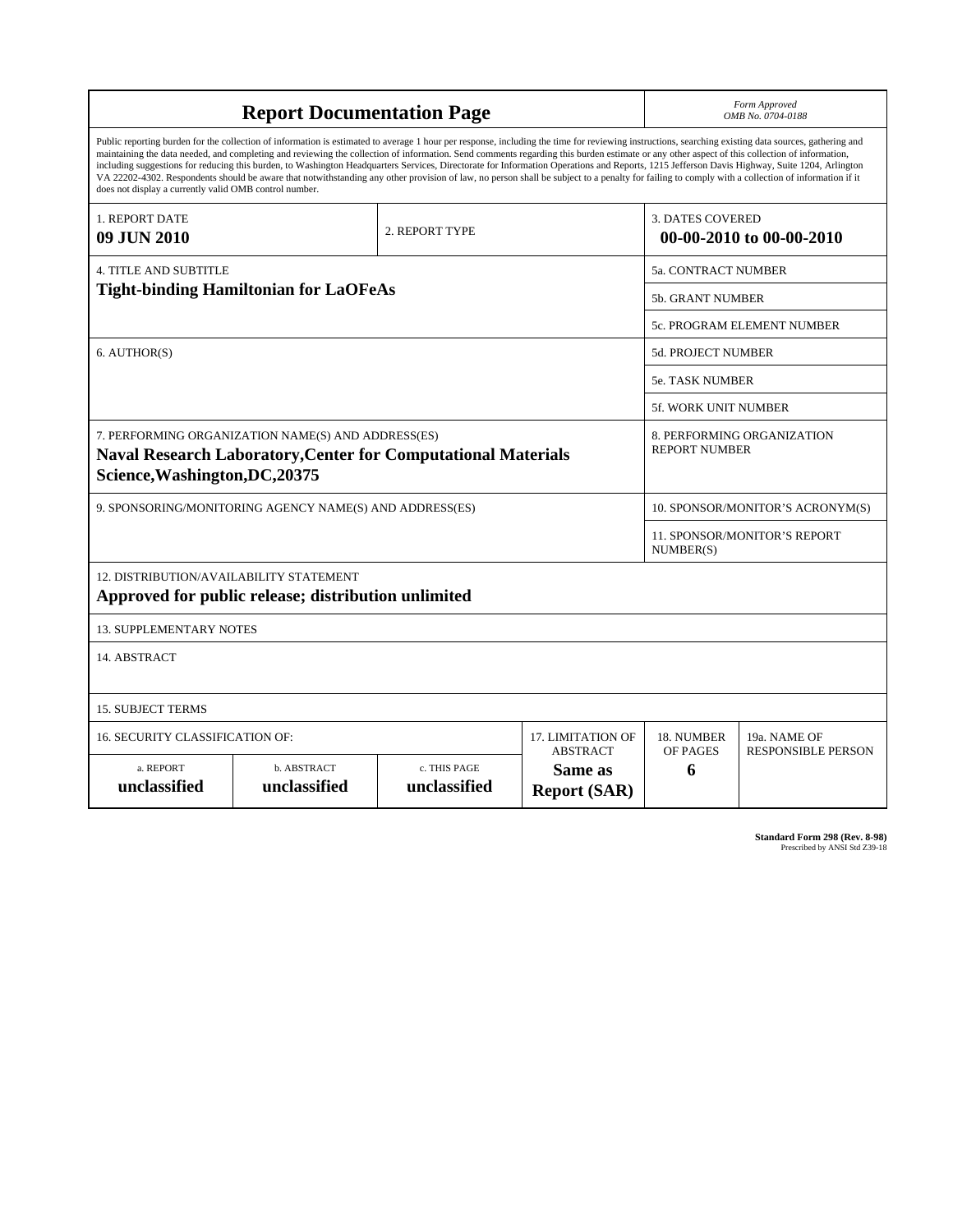addition to the Fe d-orbitals p orbitals of As. Based on their TB Hamiltonian these authors report that the effective Hamiltonian, in the strong on-site Coulombrepulsion limit, operates on three distinct subspaces coupled through Hund's rule. They also argue that the observed spin-density-wave order minimizes the ground state energy of the Hamiltonian. These conclusions could be a correct speculation of the physics in this material. However, their calculations are based on a TB Hamiltonian that is not accurately derived from the firstprinciples data. Although they performed their TB fit only near the Fermi level, their results do not reproduce the energy bands well enough as it can be seen in their Fig 4. Therefore, the conclusions of this paper based on a poorly constructed TB Hamiltonian can only be considered as a speculation. More recently a paper by Eschrig and Koepernik[9](#page-6-0) presents a minimal basis TB Hamiltonian for LaOFeAs, as well as for other structure types of the Fe superconductors, that is based on an elegant TB theory. However, this Hamiltonian has quantitative agreement to first-principles results only in a smaller window around  $E_F$  than the fit we present here.

In this work we have used the Naval Research Labo-ratory Tight-Binding (NRL-TB)<sup>[10](#page-6-1)[,11](#page-6-2)</sup> method to fit our linearized augmented plane wave  $(LAPW)$  results<sup>[12](#page-6-3)[–14](#page-6-4)</sup>to a TB basis with the aim of reproducing the band structure very accurately. We have included the d orbitals of Fe, the p orbitals of As, and the p orbitals of O, leaving out the La orbitals since their effect is only evident high above  $E_F$ . In this study we examine the effect of each of the above orbitals on how accurately the first-principles band structure can be reproduced.

In this work we fit the NRL-TB method to an LAPW band structure ranging from 2.7 eV below to 0.8 eV above  $\varepsilon_F$ . The TB band structure fits the LAPW results very well near  $\varepsilon_F$  and perfectly reproduces the Fermi surface near the  $\Gamma$  and  $M$  symmetry points.

The TB densities of states are also in very good agreement with the corresponding LAPW results, including a comparison by orbital decomposition. In addition, we have studied the variation of the total energy with respect to the position of the As atoms. We have found that the TB total energies fit the LAPW values very well even for energies that we did not include in our fit.

## II. COMPUTATIONAL DETAILS

The equilibrium structure of non-magnetic LaOFeAs is the AsCuSiZr structure<sup>[15](#page-6-5)</sup>. This structure is tetragonal, space group P4/nmm, with eight atoms in the unit cell and lattice constants  $a = 7.626$  Bohr and  $c = 16.518$  Bohr. The Oxygen atoms occupy the  $(2a)$ Wyckoff positions, and Iron the (2b) positions. The La and As atoms occupy (2c) sites, with  $z = 0.14154$  for La and 0.6512 for As. We used a regular, Γ-centered  $8 \times 8 \times 4$  k-point mesh, which results in 225 points in the irreducible part of the Brillouin zone. The LAPW basis

functions were cut off at  $RK_{max} = 8.5$ , with approximately 1250 basis functions at each k-point. To help convergence we broadened the spectrum using a Fermi distribution at a temperature of 5 mRy.

As expected our LAPW energy bands and densities of states are basically identical to those published by Singh and Du[5](#page-6-6) . We also performed 21 additional LAPW calculations by varying the above structural parameters a and  $z_{\text{As}}$  for the purpose of creating a first-principles total energy database to use in our TB calculations.

Our TB Hamiltonian was built following the NRL-TB method. We summarize below the basic equations of this scheme which is based on a Slater-Koster approach<sup>[16](#page-6-7)</sup> with two-center parameters.

Unlike the general NRL-TB method, where we include s, p, and d orbitals for each atom, here our basis set includes only the d orbitals for Fe and the p orbitals for As and O. All other contributions to the band structure, including the effects of La, are ignored as they have little weight in the region between the bottom of the As-O p bands and until well above the Fermi level. Since there are two Fe, As, and O in each unit cell of the structure, we will end with a  $22\times22$  matrix to diagonalize at each k-point. In addition, we limit ourselves to an orthogonal Hamiltonian, so we ignore the possible overlap hopping parameters.

Onsite Parameters In the NRL-TB, the onsite energies are determined by the interaction of an individual atom with its environment. In our study of LaOFeAs, however, we are considering at most small displacements of the atoms around the equilibrium positions. We therefore use a constant value for the onsite parameters. However, we recognize that the symmetry of the iron states allows the orbitals to have different onsite parameters. Accordingly, we chose four onsite parameters for Fe: one for the xz orbital, which will be equal to the  $yz$  parameter, one each for the  $xy, x^2-y^2$  and  $3z^2-r^2$  orbitals. We also have one onsite parameter for each the As p orbitals, and another for the O p orbitals, for a total of six independent onsite parameters, listed in Table [I.](#page-3-0)

Hopping Parameters The usual spd Slater-Koster scheme has 10 two-center hopping parameters for likeatom interactions and 14 parameters for the interaction of two unlike atoms. Since we limit our system to Fe d and  $As/O$  p orbitals, we have only the following interactions:

Fe-Fe:  $dd\sigma$ ,  $dd\pi$ ,  $dd\delta$ 

As-As (or O-O):  $pp\sigma$ ,  $pp\pi$ 

Fe-As (or Fe-O) (Fe atom first):  $dp\sigma$ ,  $dp\pi$ 

As-O:  $pp\sigma$ ,  $pp\pi$ 

for a total of 13 Slater-Koster parameters. As with the standard NRL-TB, these parameters depend only on the distance, R, between the two atoms, and are parametrized according to the formula

<span id="page-2-0"></span>
$$
H_{\ell\ell'\mu}(R) = (a_{\ell\ell'\mu} + b_{\ell\ell'\mu}R + c_{\ell\ell'\mu}R^2) \exp(-d_{\ell\ell'\mu}^2R)F(R),
$$
\n(1)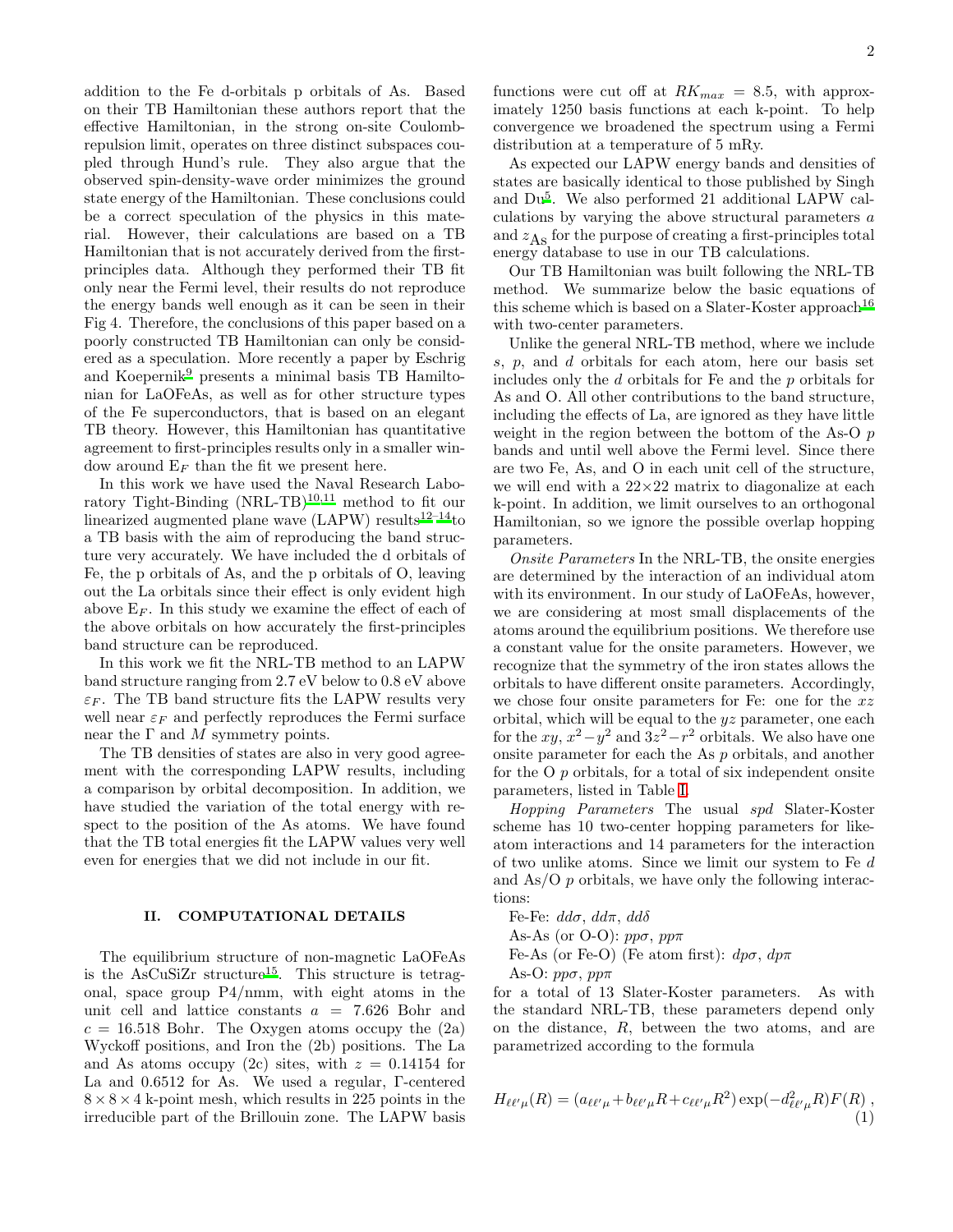TABLE I: Onsite parameters for Fe-As-O, determined using the methods described in the text. All energies are in Rydbergs.

<span id="page-3-0"></span>

|    | Atom Orbital Onsite |               |
|----|---------------------|---------------|
| Fe | yz (zx) 0.51108     |               |
|    | xy                  | 0.54617       |
|    | $x^2-y^2$           | 0.54548       |
|    | $3z^2 - r^2$        | 0.5513        |
| As | р                   | $\,0.18566\,$ |
|    | р                   | 0.39230       |

where  $a, b, c$  and  $d$  are fitting parameters, and the cutoff function  $F(R)$  has the form

$$
F(R) = 1/1 + \exp[(R - R_0)/\ell], R < R_0
$$
\n
$$
= 0, R > R_0 \tag{2}
$$

In our fits we take  $R = 14$  Bohr and  $\ell = 0.5$ .

The parameters in the above equations are determined by a least-squared fit to the LAPW eigenvalues at 225 k-points in the irreducible Brillouin zone. We have found that applying group theory to block-diagonalize the Hamiltonian at high symmetry points is essential for obtaining a good fit.

#### III. RESULTS

The onsite parameters determined from our fitting procedure are given in Table [I.](#page-3-0) To make our results easier to compare to first-principles calculations we have rotated the Cartesian axis by 45◦ relative to the primitive vectors of the tetragonal unit cell, so that the lobes of the  $x^2 - y^2$ Fe orbitals point to the nearest-neighbor Fe atoms.

In Table [II](#page-3-1) we list the Slater-Koster hopping parameters generated by Eq. [1.](#page-2-0)

These parameters are designed to fit the  $9^{th}$  to  $21^{st}$ bands of our TB Hamiltonian to first principles results for three nearest neighbors of Fe-Fe, As-As, O-O, Fe-As, Fe-O, and As-O interaction.In Table [III](#page-4-0) we show the RMS error per band for this fit, indicating the high quality of the fit to the LAPW eigenvalues. It should be noted that near the Fermi level which is in the vicinity of the  $17<sup>th</sup>$ and  $18^{th}$  bands the deviation between LAPW and TB is on the average, including all the 225 k-points, 3mRy. At the high symmetry points such as at  $\Gamma$ , X and M the deviation is less than 1mRy, as can be seen in Fig. [1](#page-3-2) which shows a comparison between LAPW and TB results.

The aforementioned 13 bands span an energy range from 0.4Ry to 0.75Ry as shown in Fig. [1.](#page-3-2) In this figure one can see that from 0.45 Ry where a gap is present to 0.70 Ry the fit is good and around the Fermi level(0.605Ry) the agreement between TB and LAPW is excellent; the energy bands clearly show holes around the center of the Brillouin zone and electron pockets around the high symmetry point M. This suggests that

TABLE II: Parameters used to construct the Slater-Koster hopping parameters  $(1)$ , as described in the text. Energy units are in Rydbergs, and distances are in Bohr.

<span id="page-3-1"></span>

|     |          | Fe Fe    | R          | $dd\sigma$                                     | $dd\pi$                         | $dd\delta$ |      |
|-----|----------|----------|------------|------------------------------------------------|---------------------------------|------------|------|
|     |          |          | 5.329      |                                                | $-0.02771$ $0.01001$            | 0.00031    |      |
|     |          |          |            |                                                | 7.626  0.00546  0.00029         | 0.00750    |      |
|     |          |          |            |                                                | 10.784 0.00364 -0.00500 0.00008 |            |      |
|     |          | As As    | R.         | $pp\sigma$                                     | $pp\pi$                         |            |      |
|     |          |          | 7.350      |                                                | 0.05880 0.08276                 |            |      |
|     |          |          | 7.626      |                                                | 0.06633 0.04262                 |            |      |
|     |          |          | 10.784     |                                                | 0.01041 -0.05779                |            |      |
|     | $\Omega$ | $\Omega$ | R.         | $pp\sigma$                                     | $pp\pi$                         |            |      |
|     |          |          | 5.392      | 0.01885                                        | $-0.00783$                      |            |      |
|     |          |          |            |                                                | 7.626 0.00939 -0.00534          |            |      |
|     |          |          |            |                                                | 10.784 0.00208 0.00085          |            |      |
|     |          | Fe As    | R.         | $dp\sigma$                                     | $dp\pi$                         |            |      |
|     |          |          | 4.558      |                                                | 0.17916 0.00931                 |            |      |
|     |          |          | 8.884      |                                                | $-0.00751 - 0.02974$            |            |      |
|     |          |          |            |                                                | 11.708 -0.00073 -0.00090        |            |      |
|     | Fe       | $\Omega$ | $_{\rm R}$ | $dp\sigma$                                     | $dp\pi$                         |            |      |
|     |          |          | 8.259      |                                                | $-0.00319 - 0.00338$            |            |      |
|     |          |          |            |                                                | 9.863 0.00021 0.00240           |            |      |
|     |          |          |            |                                                | 11.241 -0.01449 0.00648         |            |      |
|     | As       | $\Omega$ | R          | $pp\sigma$                                     | $pp\pi$                         |            |      |
|     |          |          | 6.909      |                                                | $0.00513 - 0.02238$             |            |      |
|     |          |          |            |                                                | 10.290 0.01562 -0.00206         |            |      |
|     |          |          |            |                                                | 11.412 0.00591 -0.00028         |            |      |
|     |          |          |            |                                                |                                 |            |      |
| 0.7 |          |          |            | FeAsO: TB /LAPW Band comparison (13 bands fit) |                                 |            |      |
|     |          |          |            |                                                |                                 |            | LAPW |
| 65  |          |          |            |                                                |                                 |            |      |
|     |          |          |            |                                                |                                 |            |      |
| 0.6 |          |          |            |                                                |                                 |            |      |
| 55  |          |          |            |                                                |                                 |            |      |
|     |          |          |            |                                                |                                 |            |      |



<span id="page-3-2"></span>FIG. 1: A comparison of the thirteen LAPW and TB bands.

the TB Fermi surface preserves all the characteristic features found in the first-principles calculations. In figures [2](#page-4-1)[-5](#page-5-0) we show a comparison between TB and LAPW densities of states. In Fig. [2](#page-4-1) the total DOS are compared where one can see that TB matches well the two LAPW peaks below  $\varepsilon_F$  and the one peak above  $\varepsilon_F$ . The site decomposed DOS shown in Fig. [2](#page-4-1) shows very good agreement for the Fe d-states, and reasonable to good agreement for the As and O p-states. One can conclude that the TB produces reliable results not only for the eigenvalue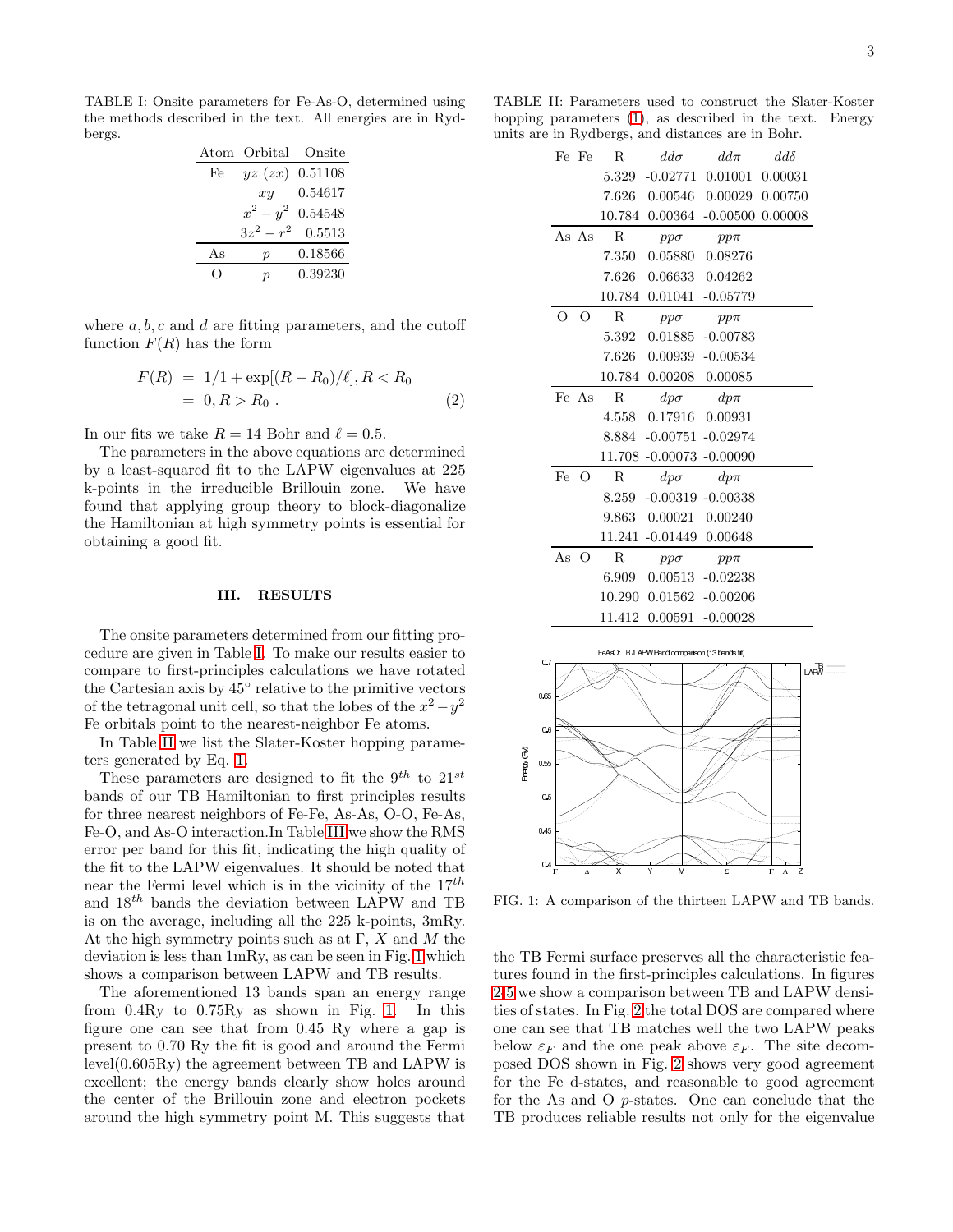TABLE III: RMS ERROR: per band for 225 k-points

<span id="page-4-0"></span>

|    | Band RMS Error (Ry)  |
|----|----------------------|
| 9  | 0.008365             |
| 10 | 0.009243             |
| 11 | 0.011206             |
| 12 | 0.009935             |
| 13 | 0.011851             |
| 14 | $\!\!\!\!\!0.007552$ |
| 15 | 0.005671             |
| 16 | 0.005491             |
| 17 | 0.002917             |
| 18 | 0.002912             |
| 19 | 0.007435             |
| 20 | 0.008658             |
| 21 | 0.012827             |
| 22 | 0.010253             |



<span id="page-4-1"></span>FIG. 2: (color online) Comparison of the LAPW and TB DOS. Site decomposition for Fe, As, and O is also shown.

spectrum but also for the eigenvectors.

The orbitally decomposed DOS are also in at least semi-quantitative agreement between LAPW and TB results. Note that since the LAPW angular-momentum components of the DOS are projections inside the muffintin spheres, an exact comparison cannot be made. Still, the TB is a powerful tool in explaining features of the DOS that cannot be addressed by the first-principles calculations. For example, we can trace down the origin of the the so-called pseudogap above  $\varepsilon_F$  shown in Fig. [2.](#page-4-1) Since the local environment of the Fe atom is tetragonal (distorted to some degree in most 1111 type compounds), and given that the strongest hopping parameter is the Fe-As  $dp\sigma$ , as seen in Table [II,](#page-3-1) one might expect to see a gap or pseudogap between a lower  $e_g$  doublet and an upper  $t_{2g}$  triplet, commensurate with the local symmetry.



<span id="page-4-2"></span>FIG. 3: (color online) The DOS with only nearest neighbor Fe-As hoppings included. The expected ligand field splitting corresponding to the tetragonal environment of the Fe atom is clearly visible. As a comparison, the DOS including all hoppings is shown.

However, in reality the gap occurs between a lower peak in the DOS containing three states per Fe (six total) and and upper peak containing two states per Fe (four total), i.e. the reverse of the naive ligand field (or crystal field) expectation (this can be seen in Fig. [2](#page-4-1) in the Fe part of the spectrum). Here we use our TB model to eliminate hoppings one by one and trace down the origin of the pseudogap.

First we turn off all but the Fe-As nearest neighbor hoppings and indeed find a lower doublet and upper triplet, as must be the case (see Fig. [3\)](#page-4-2). The splitting between triplet states, and to a lesser degree the doublet states, is due to the imperfect tetrahedron.

Next, we eliminate all Fe-As hopping, but allow hopping between the two crystallographically inequivalent Fe sites. As can be seen in Fig. [4,](#page-5-1) this has the effect of creating bonding/anti-bonding complexes within each orbital designation. Interestingly, the  $xz + yz$  orbitals do not split at all, remaining as a single peak, while the most strongly split orbital is  $xy$ . Already, something like a pseudogap can be seen to be forming around 0.57 Ry, with a spectral distribution quite different from the ligand field gap distribution in Fig. [3.](#page-4-2)

Finally, we allow all Fe-As hoppings, but remove direct Fe-Fe hopping. This scenario accounts for interaction between the two Fe sites in the unit cell via As. In Fig. [5,](#page-5-0) a bonding/anti-bonding splitting again occurs in most of the orbitals with the strength of the splitting considerably stronger than that initiated by Fe-Fe direct hopping. In this case the  $xy + xz$  orbital does undergo splitting, but the  $z^2$  and  $xy$  orbitals do not. A fairly strong pseudogap emerges with the majority of the weight in the lower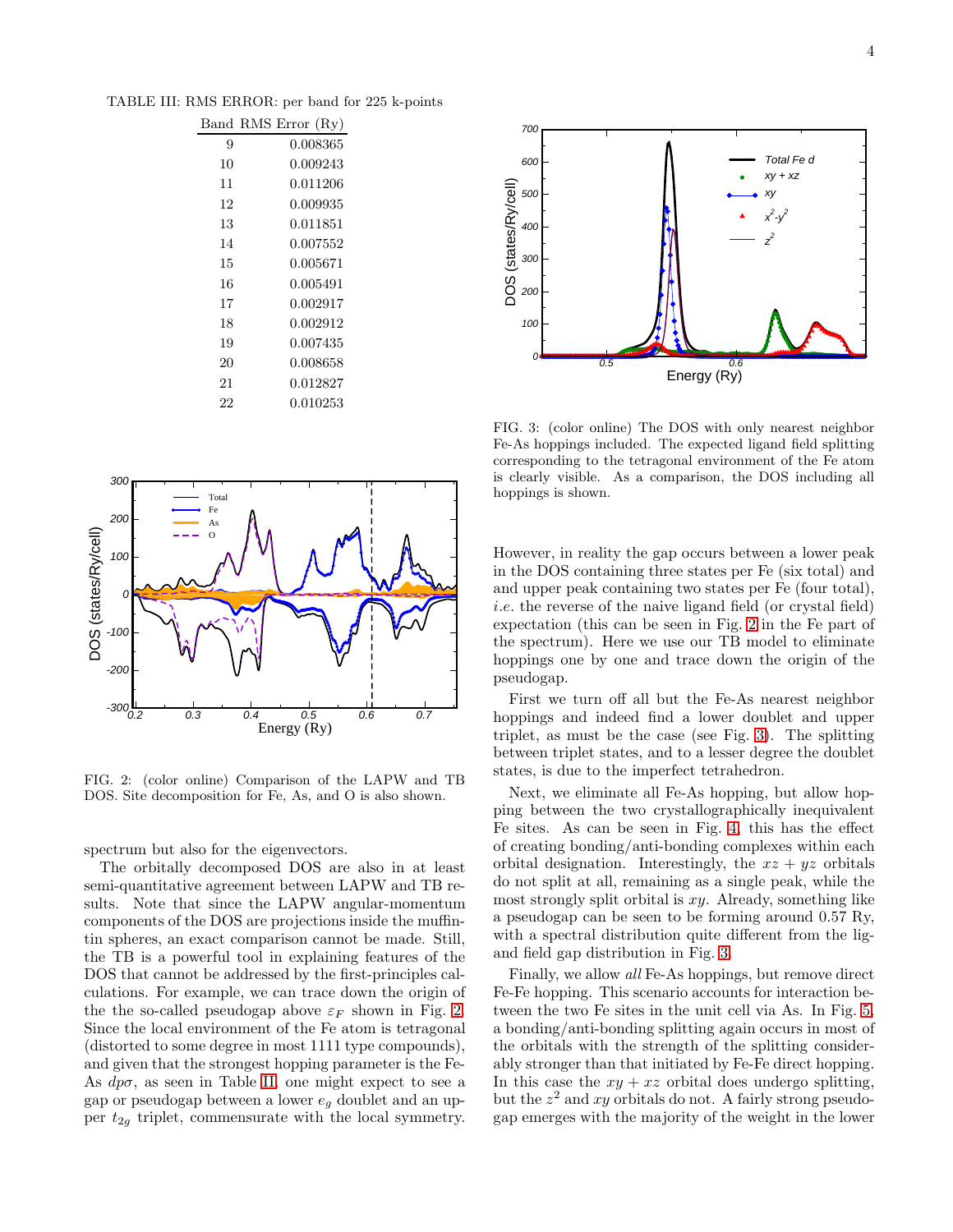

<span id="page-5-1"></span>FIG. 4: (color online) The DOS with all hoppings eliminated except direct hopping between Fe atoms. Most of the orbitals split into bonding/anti-bonding combinations with only the  $xz + yz$  combination remaining as a single peak.



<span id="page-5-0"></span>FIG. 5: (color online) The DOS including all Fe-As hoppings, but without any direct Fe-Fe hopping. The  $z^2$  and xy orbitals remain unsplit, while all other orbitals show rather strong bonding/anti-bonding peak separations.

complex.

Combining the information from all three reduced hopping diagrams, we can understand how the pseudogap forms. It is a result of a combination of strong and weak bonding/anti-bonding splitting of the orbitals, due to crystallographically inequivalent Fe atoms. Hopping occurs both via As and directly between Fe atoms (further hoppings also surely contribute somewhat). In Fig. [6,](#page-5-2) we show how very strong splitting of the  $t_{2g}$ -triplet derived states coupled with weaker splitting of the  $e_q$  doubletderived states results in the calculated pseudogap. The  $xz+yz, x^2-y^2$  orbitals split strongly into two peaks per



<span id="page-5-2"></span>FIG. 6: (color online) A schematic illustrating the origin of the pseudogap. Each of the original five orbitals is doubly degenerate (one set coming from each Fe in the unit cell). The  $xz + yz$ ,  $x^2 - y^2$ , and  $xy$  orbitals bonding and anti-bond with sufficient strength to form upper and lower complexes. The  $z^2$  orbital has a small splitting, but both peaks remain in the lower complex. The pseudogap is between the upper (anti-bonding only) and lower (most anti-bonding) complexes.

orbital, forming an upper complex of three states and a lower one also of three states. The xy orbital has a weaker splitting, but strong enough still to place one state in the upper complex and one in the lower. Not surprisingly, the  $z<sup>2</sup>$  orbital, which is pointed mainly out-of-plane, has the weakest splitting such that both the bonding and antibonding peaks remain in the lower complex. Thus, there are six states in the lower complex and four in the upper. Note that the actual splitting of the  $xy$  state is somewhat more complicated than the simple bonding/anti-bonding schematic suggests. This simply mirrors the fact that the DOS itself is not composed of two simple peaks of precisely six and four states each, but rather has some secondary peak structures. By turning off specific hoppings, we have elucidated from an atomic orbital point of view, the mechanism that gives rise to the pseudogap. It requires both direct Fe-Fe interaction and interaction via the intermediate As.

The second fit that we performed has the objective to fit the volume and the As position variations of the total energy. The height of the As ion has strong effects on the electronic structure and magnetism and may even be able to switch the pairing s[y](#page-6-8)mmetry<sup>7[,17](#page-6-9)[,18](#page-6-10)</sup>. For this purpose we run 21 separate LAPW calculations to fit in our TB scheme the total energy. In this calculation we fitted all the 22 energy bands that correspond to our  $Fe(d)$ -As(p)- $O(p)$  TB Hamiltonian. This fit does not give the excellent fit to the LAPW Fermi surface that we found in the first fit. However, it fits the 21 LAPW total energies perfectly with an RMS error of 0.0004 Ry. In Fig. [7](#page-6-11) we show the total energy results of this fit. We used these TB parameters to calculate total energies outside our database and compared with independent LAPW results not included in the fit and found very good agreement. Using these results we found the lattice equilibrium parameters to be a=7.4 *a.u.*, c=16.4 *a.u* and As position z=0.64, in reasonable agreement with the experimental values.